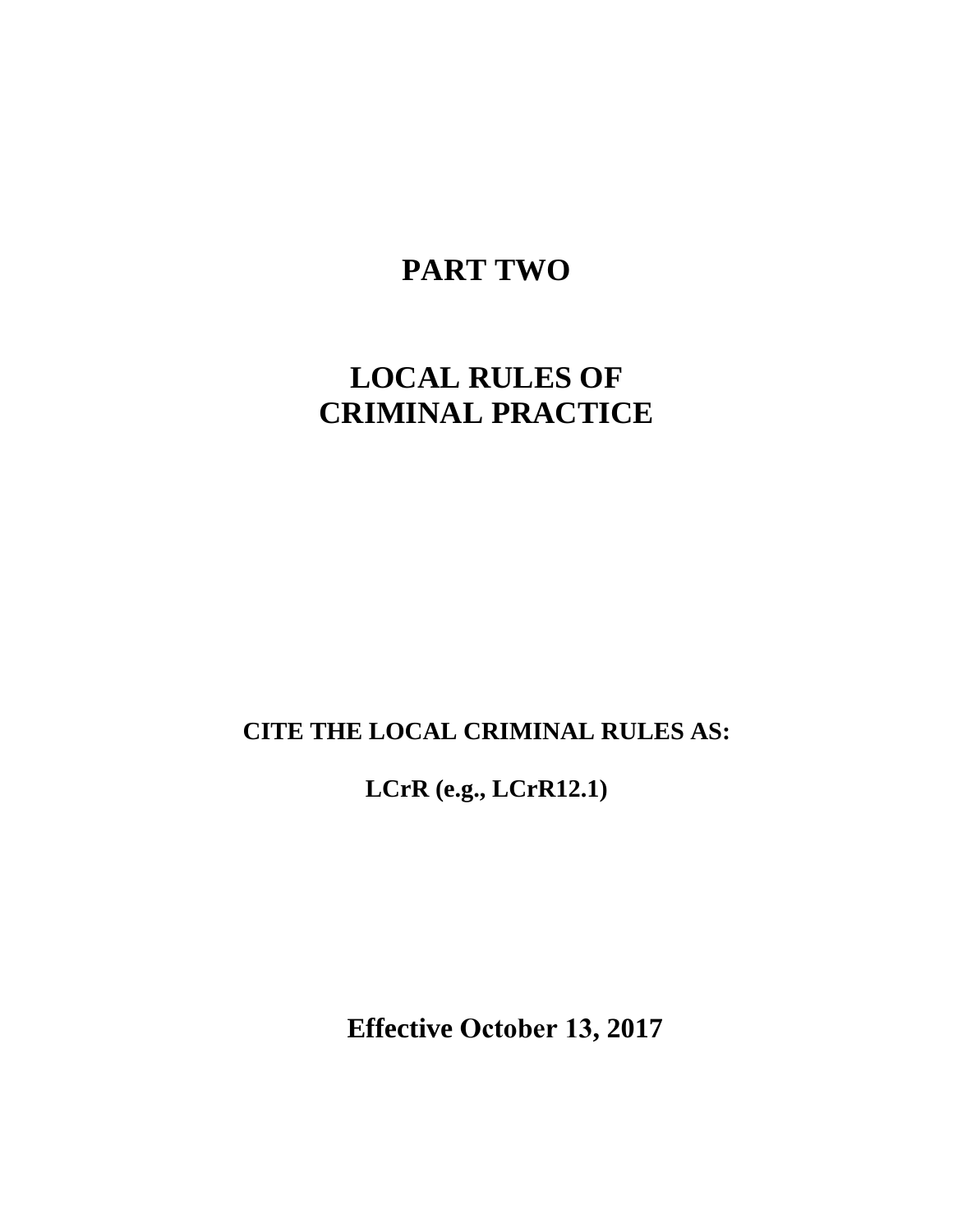# **TABLE OF CONTENTS**

| LCrR6.1                       |                                                                 |
|-------------------------------|-----------------------------------------------------------------|
| LCrR12.1<br>(a)<br>(c)        |                                                                 |
| LCrR16.1                      |                                                                 |
| LCrR24.1<br>(a)<br>(b)<br>(c) |                                                                 |
| LCrR26.1                      | DOCUMENTS, OTHER THAN EXHIBITS, USED AT TRIAL 3                 |
| LCrR32.1                      | MOTION FOR EXTENSION OF TIME TO FILE NOTICE OF APPEAL 3         |
| LCrR32.2                      |                                                                 |
| LCrR32.3                      | CONFIDENTIALITY OF PRESENTENCE INVESTIGATION REPORTS 5          |
| LCrR44.1                      |                                                                 |
| LCrR50.1                      |                                                                 |
| LCrR57.1                      | INCORPORATION OF CERTAIN LOCAL RULES OF CIVIL PRACTICE6         |
| LCrR57.2<br>(b)               |                                                                 |
| (a)<br>(b)                    |                                                                 |
|                               | LCrR 58.1 PAYMENT OF FIXED SUM IN LIEU OF APPEARANCE IN CERTAIN |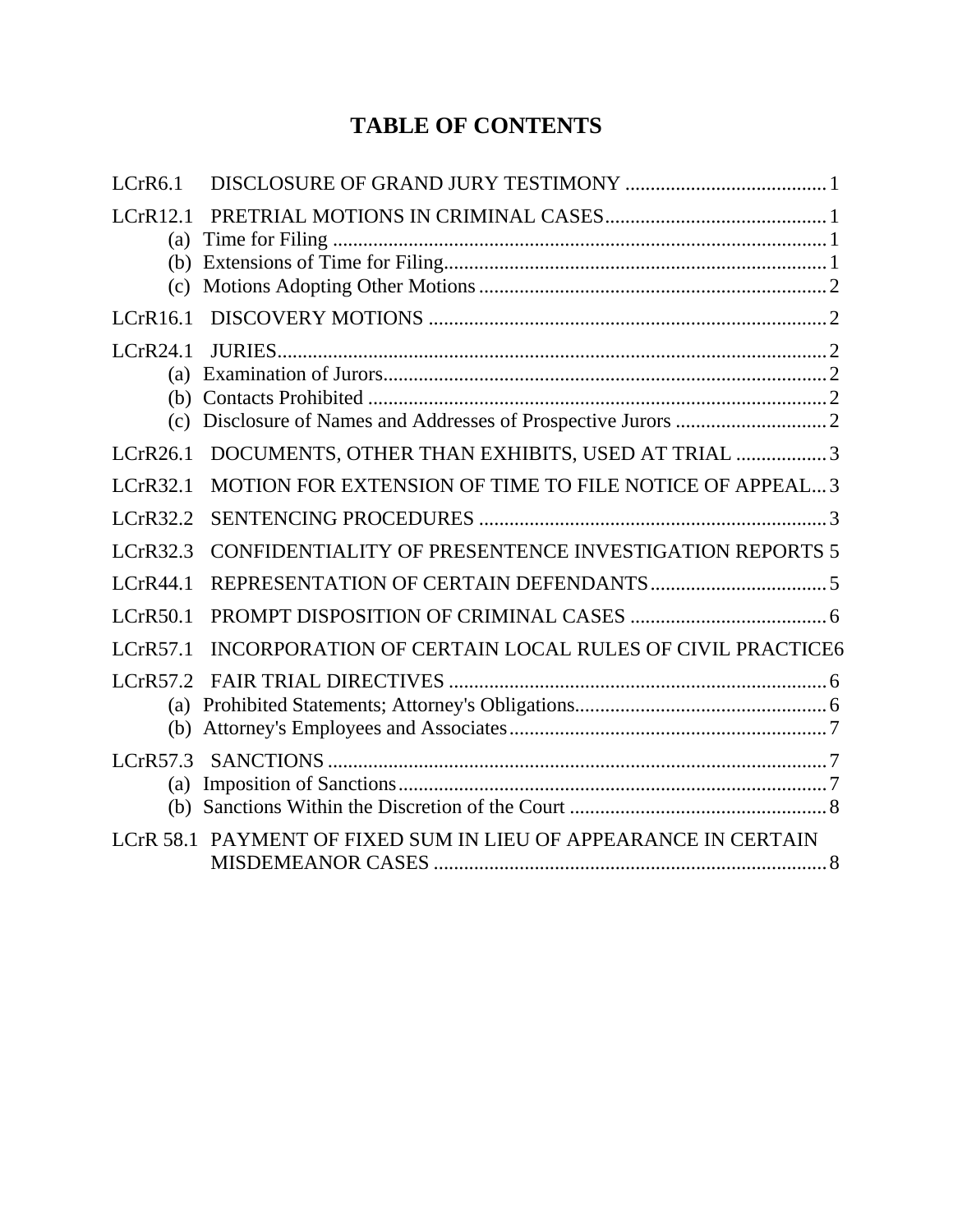#### <span id="page-2-0"></span>**LCrR6.1 DISCLOSURE OF GRAND JURY TESTIMONY**

Prosecuting attorneys representing the United States and any attorney representing a defendant or any defendant proceeding pro se in a criminal case before this Court who has, pursuant to Rules 6, 16(a)(I)(B) and 26.2 of the Federal Rules of Criminal Procedure; the provisions of 18 U.S.C. § 3500; or the doctrine of Brady v. Maryland, 373 U.S. 83 (1963), received a transcript of recorded testimony of any witness before a grand jury either by and through an order of this Court or the open file policy of the United States Attorney shall handle the grand jury transcripts of recorded testimony strictly in accordance with the following instructions:

- (a) Except as otherwise provided for by Rule 6, Federal Rules of Criminal Procedure, disclosure is to be made only to counsel of record of a defendant or to any defendant proceeding pro se in the criminal action.
- (b) No counsel of record of a defendant or a defendant proceeding pro se in the criminal action may reproduce any transcript of testimony described herein.
- (c) Within fourteen days following the termination of the criminal action, inclusive of any period allowed for appeal, recipients of transcripts of testimony from prosecuting attorneys for the Government shall deliver to the prosecuting attorney for the Government the transcripts to be held in accordance with Rule 6 of the Federal Rules of Criminal Procedure.
- (d) The transcripts may be used solely for evidentiary purposes in the criminal action.

(e) Except to the limited extent that disclosure to the defendant-client or to secretarial assistants may be essential in the preparation of motions and briefs or in the preparation for trial in the criminal case, no recipient shall disclose the contents of any transcript of testimony to any non-recipient.

(f) Recipients of transcripts of testimony shall immediately inform any and all persons assisting them in a criminal action of the contents of this rule.

The U.S. Attorney shall provide a copy of this local rule to attorneys or defendants proceeding pro se who obtain copies of Grand Jury material pursuant to this rule.

# <span id="page-2-1"></span>**LCrR12.1 PRETRIAL MOTIONS IN CRIMINAL CASES**

<span id="page-2-2"></span>**(a) Time for Filing.** The time for filing pretrial motions and responses thereto shall be set by the Court at arraignment in all cases in which a defendant pleads not guilty.

<span id="page-2-3"></span>**(b) Extensions of Time for Filing.** Motions for an extension of time to file pretrial motions must be made within the time set for the filing of motions and will be granted only upon a showing of good cause for delay.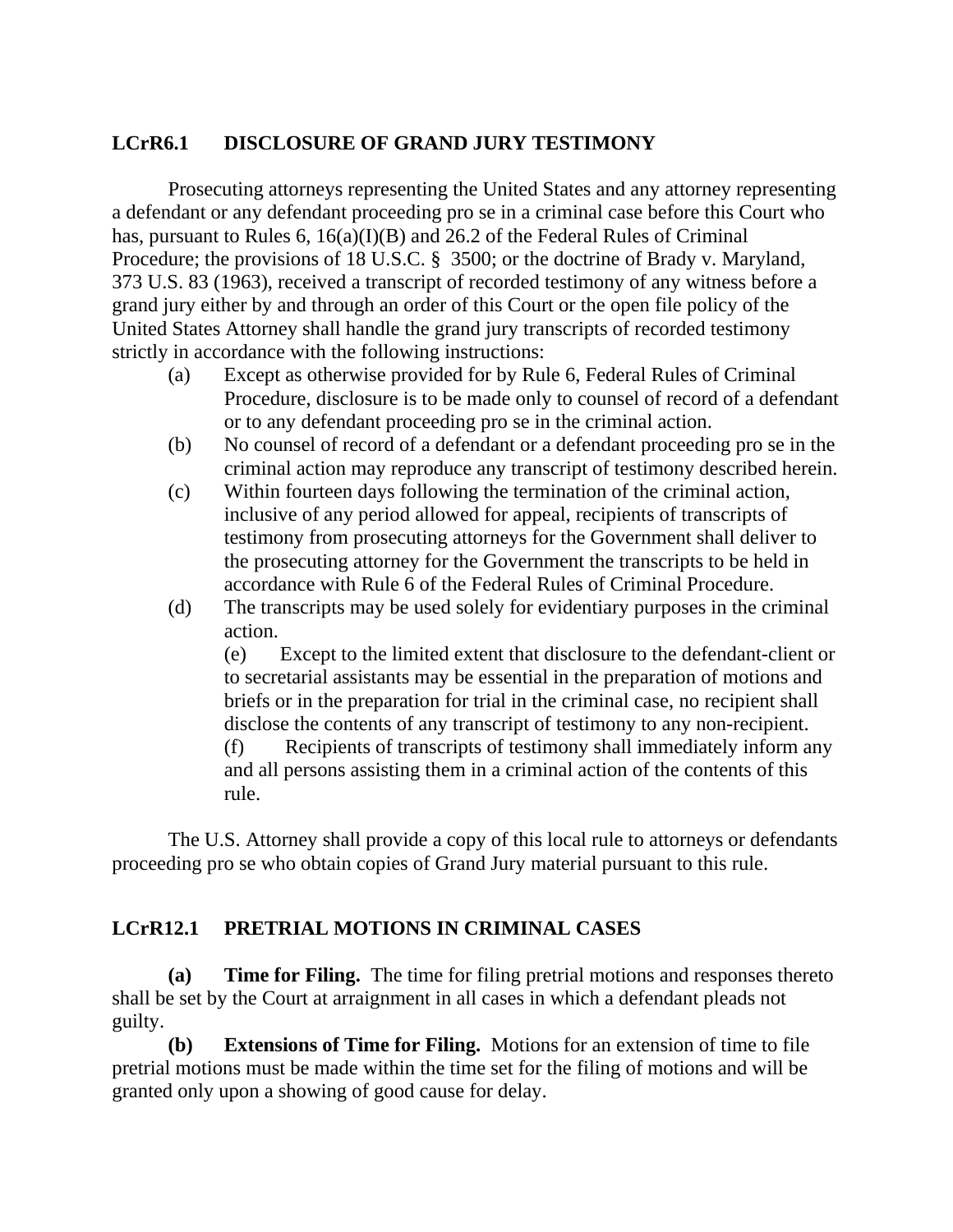<span id="page-3-0"></span>**(c) Motions Adopting Other Motions.** Motions adopting motions filed by codefendants must clearly identify by character and date of filing the motions adopted. General adoptions which do not identify specifically the motions adopted may be summarily denied by the Court.

# <span id="page-3-1"></span>**LCrR16.1 DISCOVERY MOTIONS**

Discovery motions filed by a defendant who is represented by counsel must include a statement that counsel has fully reviewed the government's case file before bringing the motion or a statement that such file is not available for counsel's review. The filing of a discovery motion which does not include such certification may cause the Court to deny the motion, to disapprove payment to court-appointed counsel in regard to a motion made unnecessary by examination of the file, or to impose other sanctions under LCrR57.3 in the discretion of the Court.

# <span id="page-3-2"></span>**LCrR24.1 JURIES**

#### <span id="page-3-3"></span>**(a) Examination of Jurors.**

(1) The Court will conduct the examination of prospective jurors.

(2) When the Court's examination is completed, attorneys and parties appearing *pro se* may request that the Court ask additional questions to the prospective jurors.

# <span id="page-3-4"></span>**(b) Contacts Prohibited.**

(1) All parties, witnesses, and attorneys shall avoid any extra-judicial contact or communication with a grand juror or member of a petit jury venire or panel who has been or may be selected in a case in which that person is involved. No person may have any extra-judicial contact or communication, either directly or indirectly, with a grand juror, member of a petit jury venire or panel which may reasonably have the effect of influencing, or which is intended to influence, the grand juror, potential petit juror, or sitting petit juror.

(2) Attorneys for parties shall inform their clients and witnesses of this rule.

(3) No person shall approach a juror, either directly or through any member of the juror's immediate family, in an effort to secure information concerning the juror's background.

(4) No provision of this rule is intended to prohibit communication with a petit juror after the juror has been dismissed from further service, so long as the communication does not tend to harass, humiliate, or intimidate the juror in any fashion.

# <span id="page-3-5"></span>**(c) Disclosure of Names and Addresses of Prospective Jurors.**

(1) The names of prospective jurors for any session of court or for a specific case may not be disclosed prior to their reporting for duty except in compliance with instructions of the Court. The Clerk will make available to counsel for the parties, and to any parties appearing *pro se*, a list which sets forth the name, general address, and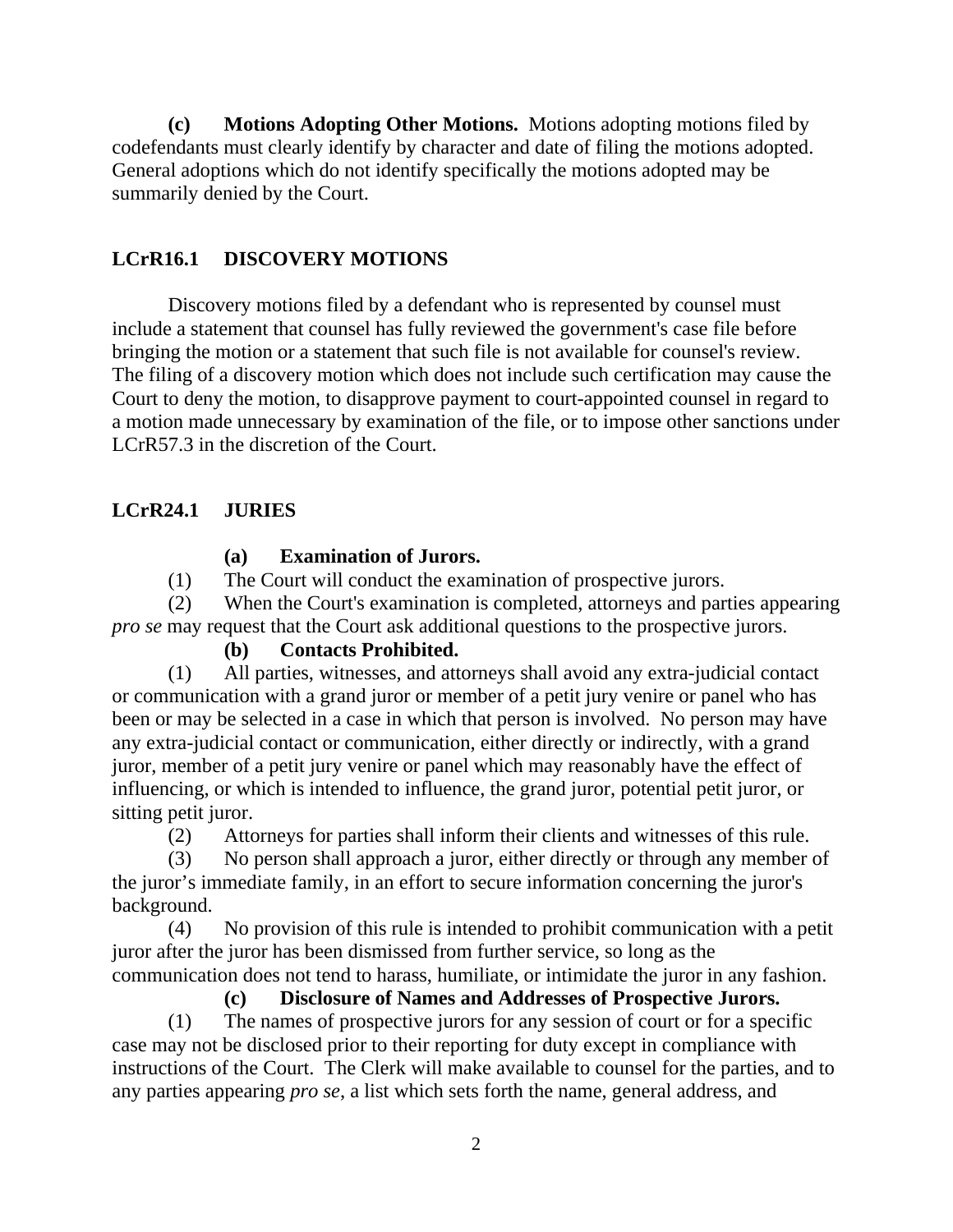occupation of each potential juror when court is opened for the session for which the jurors have been summoned.

(2) The names, addresses, and telephone numbers of persons who have served as jurors may not be disclosed by the Clerk's Office without court permission.

#### <span id="page-4-0"></span>**LCrR26.1 DOCUMENTS, OTHER THAN EXHIBITS, USED AT TRIAL**

When counsel expects to examine or cross-examine a witness concerning a document which will not be offered as an exhibit, counsel shall have at trial a copy of the document for use by the Judge.

# <span id="page-4-1"></span>**LCrR32.1 MOTION FOR EXTENSION OF TIME TO FILE NOTICE OF APPEAL**

The filer of a motion to extend the time to file a notice of appeal pursuant to Federal Rule of Appellate Procedure 4(b)(4) shall ensure that a notice of appeal has been filed or will be filed contemporaneously with the filing of the motion to extend time.

#### <span id="page-4-2"></span>**LCrR32.2 SENTENCING PROCEDURES**

(a) Sentencing proceedings shall be scheduled by each District Judge no earlier than 75 calendar days following a defendant's entry of a guilty plea or a verdict of guilty. If, however, the Court orders the defendant to participate in a sex offender evaluation, sentencing proceedings shall be scheduled by each District Judge no earlier than 110 calendar days following a defendant's entry of a guilty plea or a verdict of guilty.

(b) The draft presentence investigation report, including sentencing guideline computations, shall be completed and disclosed to the parties not less than 35 calendar days before the scheduled sentencing proceeding, unless the minimum period is waived by the Defendant. The draft presentence investigation report shall be deemed to have been disclosed upon docketing the report in the Court's CM/ECF docketing system, unless the case is sealed or a Defendant is *pro se*, in which case the report shall be deemed filed

(1) when a copy of the report is delivered to the parties; or (2) three days after a copy of the report is mailed to the parties..

(c) If a party reasonably disputes sentencing factors or material facts found in the draft presentence investigation report, or seeks the inclusion of additional factors or material facts, that party shall notify the probation officer and the other party of such dispute within 14 days after disclosure of the draft presentence investigation report. The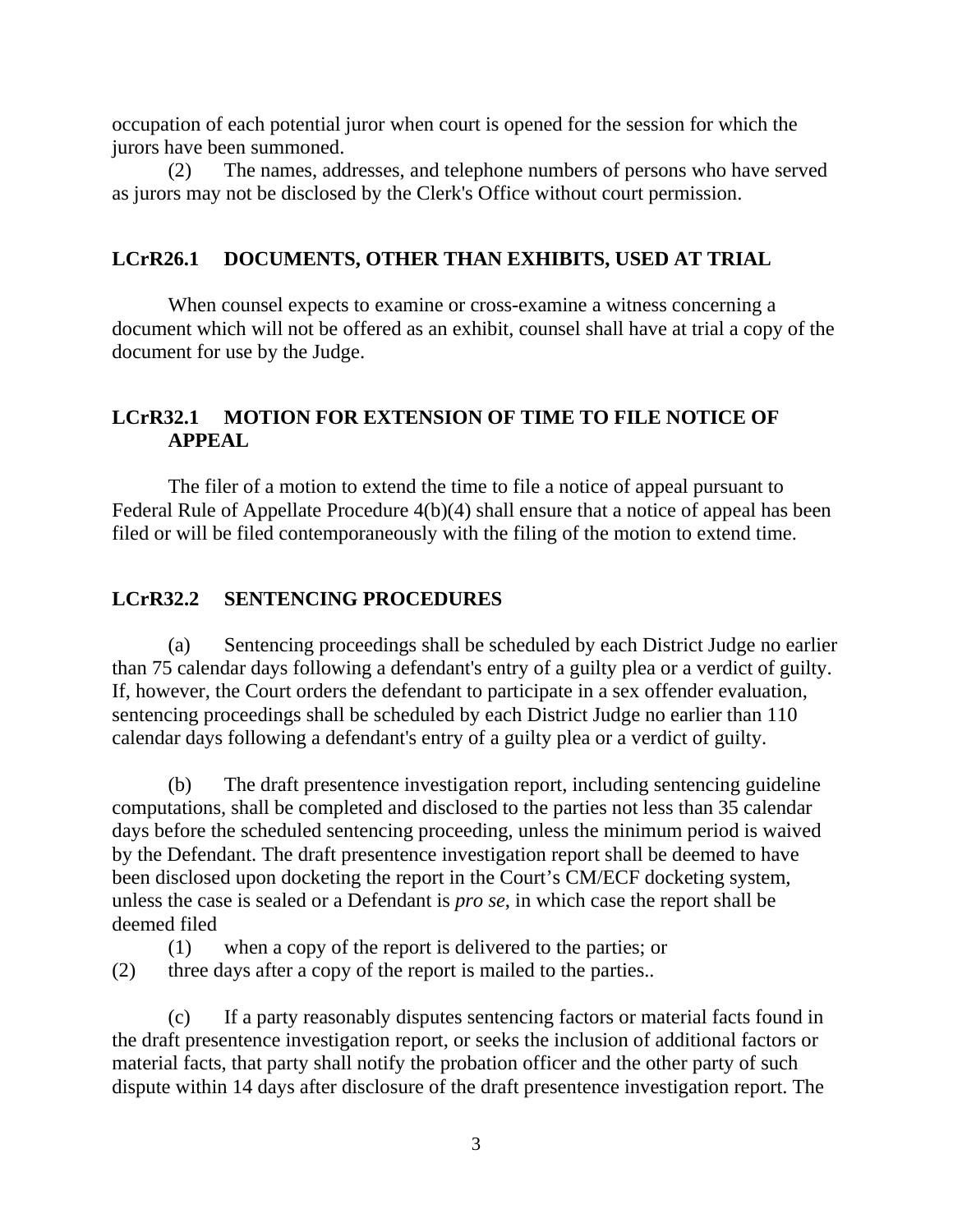notification shall be in writing and filed in CM/ECF. It is the obligation of the complaining party to seek resolution of such factors or material facts through the probation officer prior to filing the pleading referenced in paragraph (d) below. A conference among the probation officer and the parties is mandatory when factors or material facts are in dispute. Resolution of disputed factors or material facts should be resolved to the extent possible, and informal procedures, to include telephone conferences, for this resolution process are permissible. Informal procedures, which include telephone conferences and e-mail correspondence between the probation office and the parties for this resolution process, are permissible. A party with no disputes or objections should file a statement with the United States Probation Office, articulating that position.

(d) Within 21 calendar days after disclosure of the draft presentence investigation report, any party, Defendant and/or Government, having an unresolved dispute shall file a sealed pleading entitled, "Position Paper Regarding Sentencing Factors " in accordance with Policy Statements §§ 6A1.2 and 6A1.3 of the United States Sentencing Commission Guidelines Manual or any other rules issued by the United States Sentencing Commission. This pleading shall serve as a notice of any factor important to the sentencing determination that is reasonably in dispute. This pleading shall be accompanied by a written statement certifying that the party has conferred with opposing counsel and the probation officer in a good faith effort to resolve the disputed matter(s). This pleading shall be filed with the Clerk of Court and contemporaneously served upon the United States Probation Officer and opposing counsel. The absence of a filing by either party, at this time, will be reported to the Court by the probation office and administratively handled by the United States Probation Office as no dispute.

(e) Not later than seven calendar days before the sentencing hearing, the United States Probation Office shall deliver to the Sentencing Judge the final presentence investigation report, including sentencing guideline computations, together with an addendum setting forth any unresolved objections, the grounds for those objections, and the probation officer's comments on the objections. At the same time, the probation officer must furnish the revisions of the presentence investigation report and the addendum to the Defendant, defense counsel, and the attorney for the Government.

(f) The presentence investigation report may be accepted by the Court as accurate if there are no unresolved factual disputes or objections. However, the Court, for good cause, may allow a new objection at any time prior to imposition of sentence. In resolving disputed facts, the Court may consider any reliable information presented by the Defendant, the Government or the probation officer. At the sentencing hearing, the Court must rule on any unresolved objections to the presentence investigation report. For each matter controverted, the Court must make either a finding on the allegation or a determination that no finding is necessary because the controverted matter will not be taken into account in, or will not affect, sentencing. A written record of these findings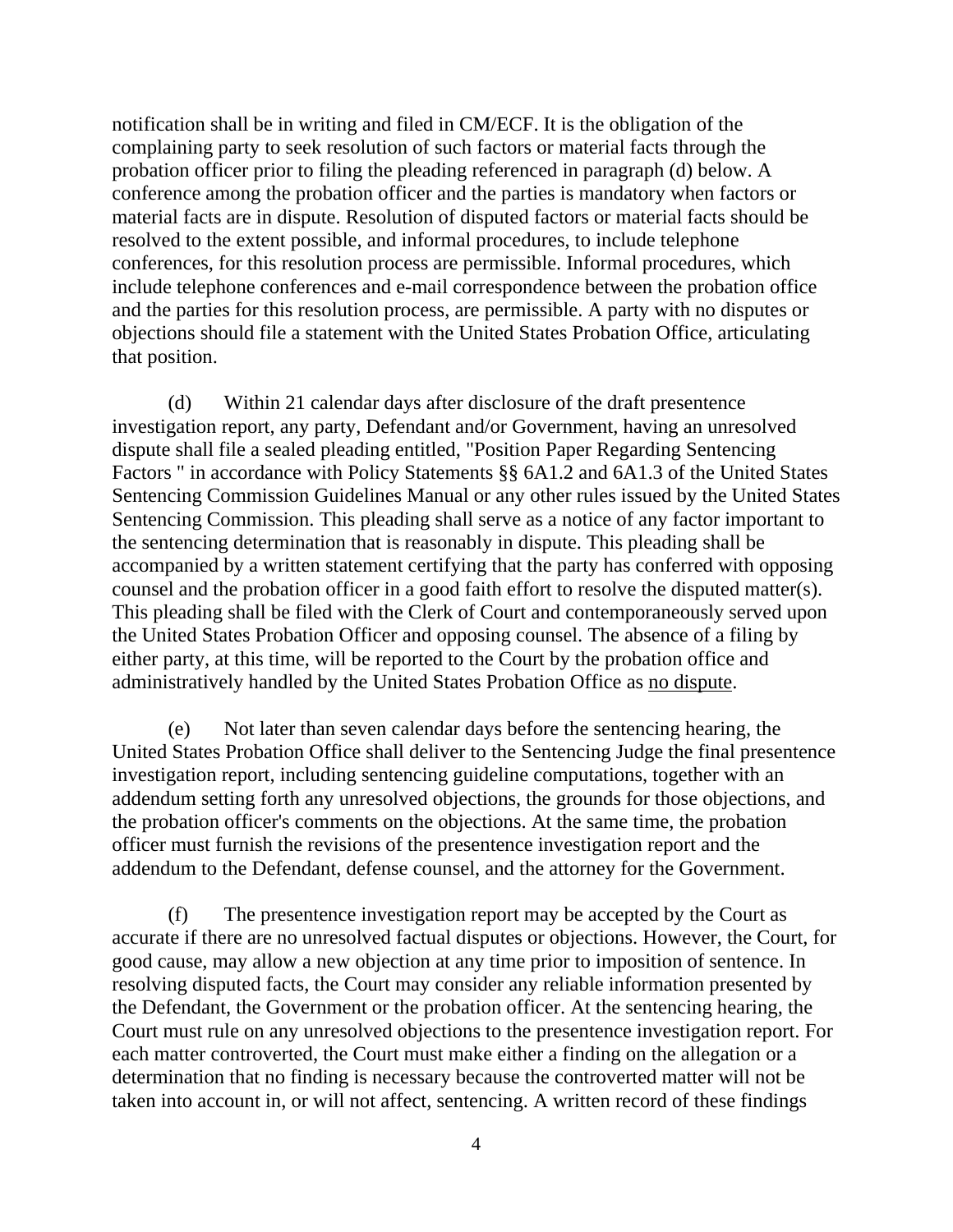and determinations must be appended to any copy of the presentence investigation report made available to the Bureau of Prisons.

(g) Copies of the presentence investigation reports having been duly disclosed, shall remain in the possession of the Defendant, defense counsel, and the attorney for the Government. All parties are admonished to maintain the strict and essential standards of confidentiality. The reports are to be maintained as a confidential court document. No further copies or dissemination of the report shall be made. Unauthorized copying or disclosure will be treated as an act of contempt and will be punished accordingly.

# <span id="page-6-0"></span>**LCrR32.3 CONFIDENTIALITY OF PRESENTENCE INVESTIGATION REPORTS**

(a) Presentence investigation reports prepared by the probation office and any response or objection thereto shall be filed under seal in the Office of the Clerk of Court and shall be visible only to court personnel, attorneys of record in the particular case to which the report relates, and defendants to whom the particular report relates. Such records shall not be made available to the public.

(b) In the event of an appeal, records relating to the presentence investigation report shall be transmitted to the United States Court of Appeals for the Fourth Circuit under seal, and it is requested that such records be accorded the same degree of confidentiality upon appeal as they are afforded in this District.

(c) Copies of the presentence report, having been duly disclosed, shall remain in the possession of the Defendant, defense counsel, and the attorney for the government. All parties are admonished to maintain the strict and essential standards of confidentiality. No further copies or dissemination of the report shall be made. Unauthorized copying or disclosure will be treated as an act of contempt and will be punished accordingly.

(d) The probation office shall, upon request, provide a copy of the report to counsel for the Defendant and the Government.

# <span id="page-6-1"></span>**LCrR44.1 REPRESENTATION OF CERTAIN DEFENDANTS**

The Court's Plan for Furnishing Representation and Services to defendants who are financially unable to obtain an adequate defense, pursuant to the Criminal Justice Act of 1964, as amended, is a public document available through the Office of the Clerk of this Court. The Court's plan as it now exists and as it is hereinafter amended shall have the same force and effect as a local rule of this Court. When deemed appropriate by the Court, the Court may appoint an attorney to represent a defendant even though such attorney's name does not appear on the panel of attorneys drawn pursuant to the plan.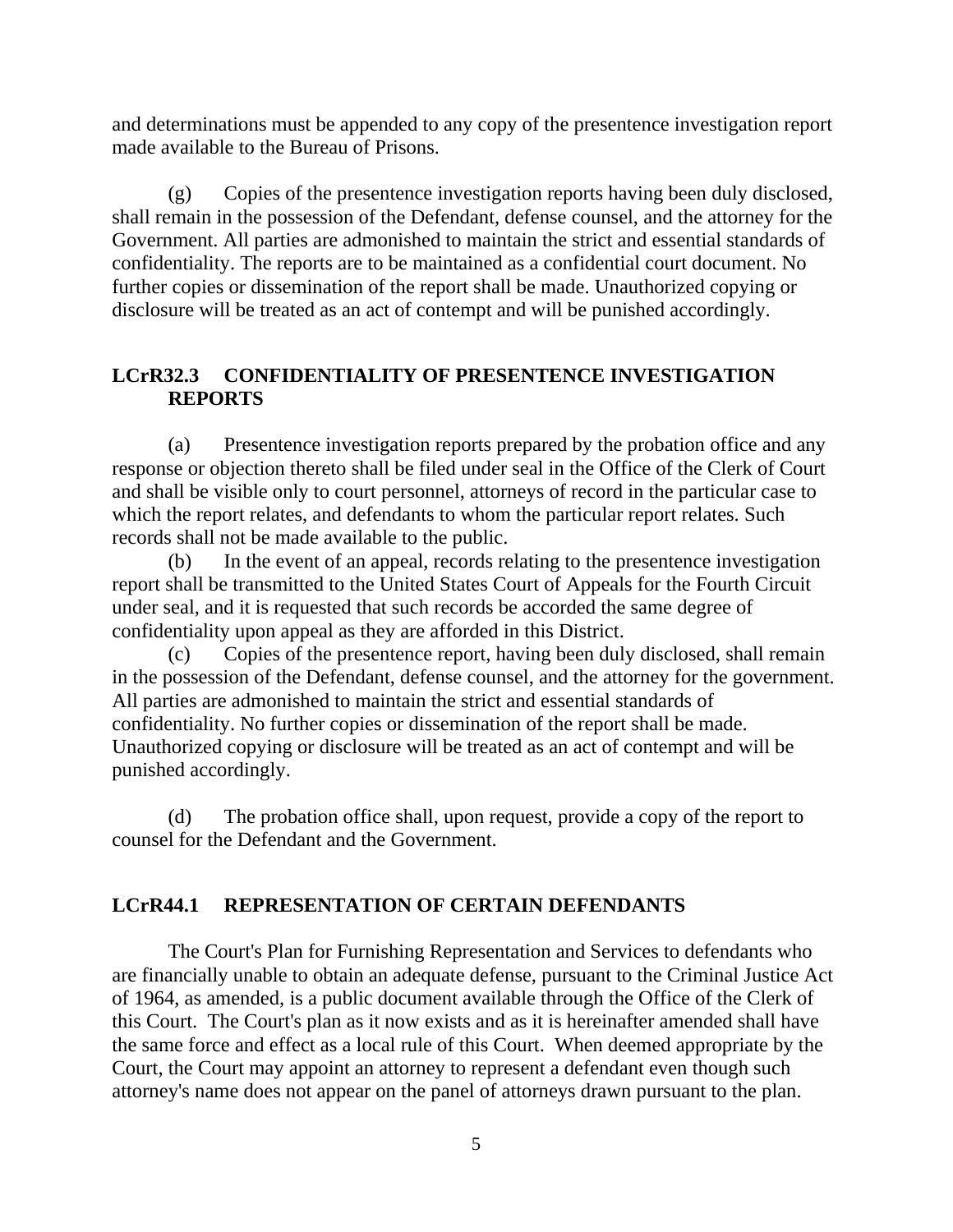#### <span id="page-7-0"></span>**LCrR50.1 PROMPT DISPOSITION OF CRIMINAL CASES**

The Court's Plan for Prompt Disposition of Criminal Cases in compliance with the Speedy Trial Act of 1974 (18 U.S.C. §§ 3161, et seq.), and the Federal Juvenile Delinquency Act (18 U.S.C. §§§§ 5036, 5037), as approved by the Judicial Council, is a public document available through the Office of the Clerk of this Court. The Court's Plan for the Prompt Disposition of Criminal Cases as it now exists and as it is hereafter amended and approved by the Judicial Council shall have the same force and effect as a local rule of this Court.

#### <span id="page-7-1"></span>**LCrR57.1 INCORPORATION OF CERTAIN LOCAL RULES OF CIVIL PRACTICE**

Local Rules of Civil Practice 1.1, 5.1, 5.2, 5.3, 5.4, 6.1, 6.2, 7.1, 7.2, 7.3(b), 7.3(d), 7.3(i), 11.1, 47.1, 65.1.1, 72.1, 77.1, 77.3, 79.1, 79.2, 79.4, 83.1, 83.2, 83.5, 83.7, 83.8, and 83.10a-m shall apply fully to criminal proceedings, and shall be interpreted consistent with the Federal Rules of Criminal Procedure and other Local Rules of Criminal Practice.

#### <span id="page-7-2"></span>**LCrR57.2 FAIR TRIAL DIRECTIVES**

#### **(a) Prohibited Statements; Attorney's Obligations.**

<span id="page-7-3"></span>(1) An attorney participating in or associated with a grand jury or other investigation of a criminal matter shall not make or participate in making any extrajudicial statement which a reasonable person would expect to be disseminated by means of public communication and which does more than state without elaboration:

- (i) Information contained in a public record.
- (ii) That the investigation is in progress.
- (iii) The general scope of the investigation including a description of the offense and, if permitted by law, the identity of the victim.
- (iv) A request for assistance in apprehending a suspect or assistance in other matters and the information necessary thereto.
- (v) A warning to the public of any dangers.

(2) An attorney associated with the prosecution or defense of a criminal case to be tried by a jury shall not make or participate in making any extrajudicial statement which a reasonable person would expect to be disseminated by means of public communication which relates to:

(i) The character, reputation, or prior criminal record (including arrests, indictments, or other charges of crime) of the accused.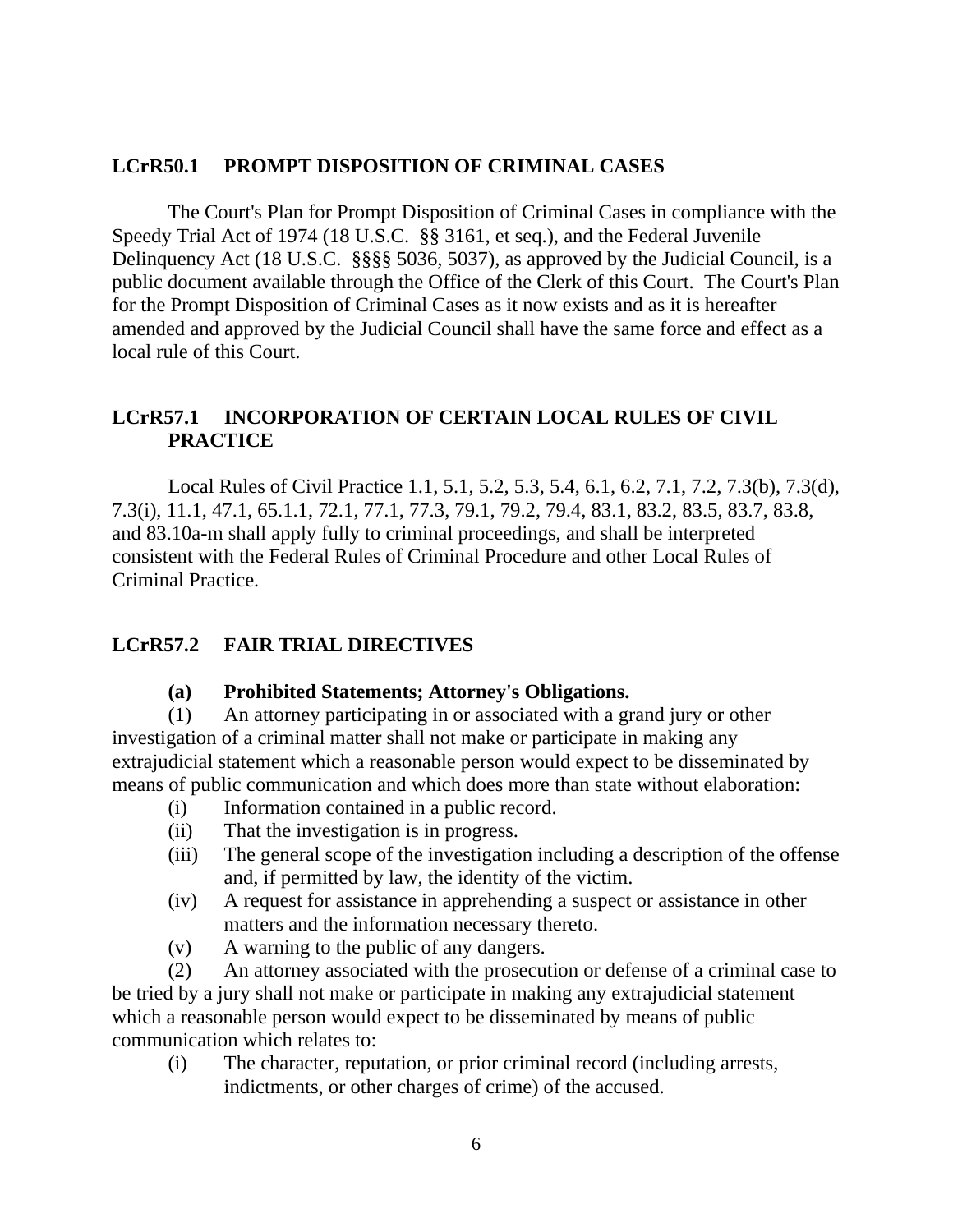- (ii) The possibility of a plea of guilty to the offense charged or to a lesser offense.
- (iii) The existence or contents of any confession, admission, or statement given by the accused or the accused's refusal or failure to make a statement.
- (iv) The performance or results of any examinations or tests or the refusal or failure of the accused to submit to examinations or tests.
- (v) The identity, testimony, or credibility of a prospective witness.
- (vi) Any opinion as to the guilt or innocence of the accused, the evidence, or the merits of the case.
- (3) Section (a)(2) above does not preclude an attorney from announcing:
- (i) The name, age, residence, occupation, and family status of the accused.
- (ii) Any information necessary to aid in the apprehension of an accused or to warn the public of any dangers.
- (iii) A request for assistance in obtaining evidence.
- (iv) The identity of the victim of the crime.
- (v) The fact, time, and place of arrest, resistance, pursuit, and use of weapons.
- (vi) The identity of investigating and arresting officers or agencies and the length of the investigation.
- (vii) The nature, substance, or text of the charge.
- (viii) Quotations from or references to public records of the court in the case.
- (ix) The scheduling or result of any step in the judicial proceedings.
- (x) That the accused denies the charges.
- (4) The foregoing provisions of this rule do not preclude an attorney from replying to charges of misconduct publicly made against the attorney or from participating in the proceedings of legislative, administrative, or other investigative bodies.

<span id="page-8-0"></span>**(b) Attorney's Employees and Associates.** An attorney must exercise reasonable care to prevent employees and associates from making any extrajudicial statement which the attorney would be prohibited from making under this rule.

# <span id="page-8-1"></span>**LCrR57.3 SANCTIONS**

<span id="page-8-2"></span>**(a) Imposition of Sanctions.** If an attorney or a party fails to comply with a local rule of this Court, the Court may impose sanctions against the attorney or party, or both. The Court may make such orders as are just under the circumstances of the case, including the following:

(1) an order that designated matters or facts shall be taken as established for purposes of the action;

(2) an order refusing to allow the failing party to support or oppose designated claims or defenses, or prohibiting the party from introducing designated matters in evidence;

(3) an order striking out pleadings or parts thereof, or staying proceedings until